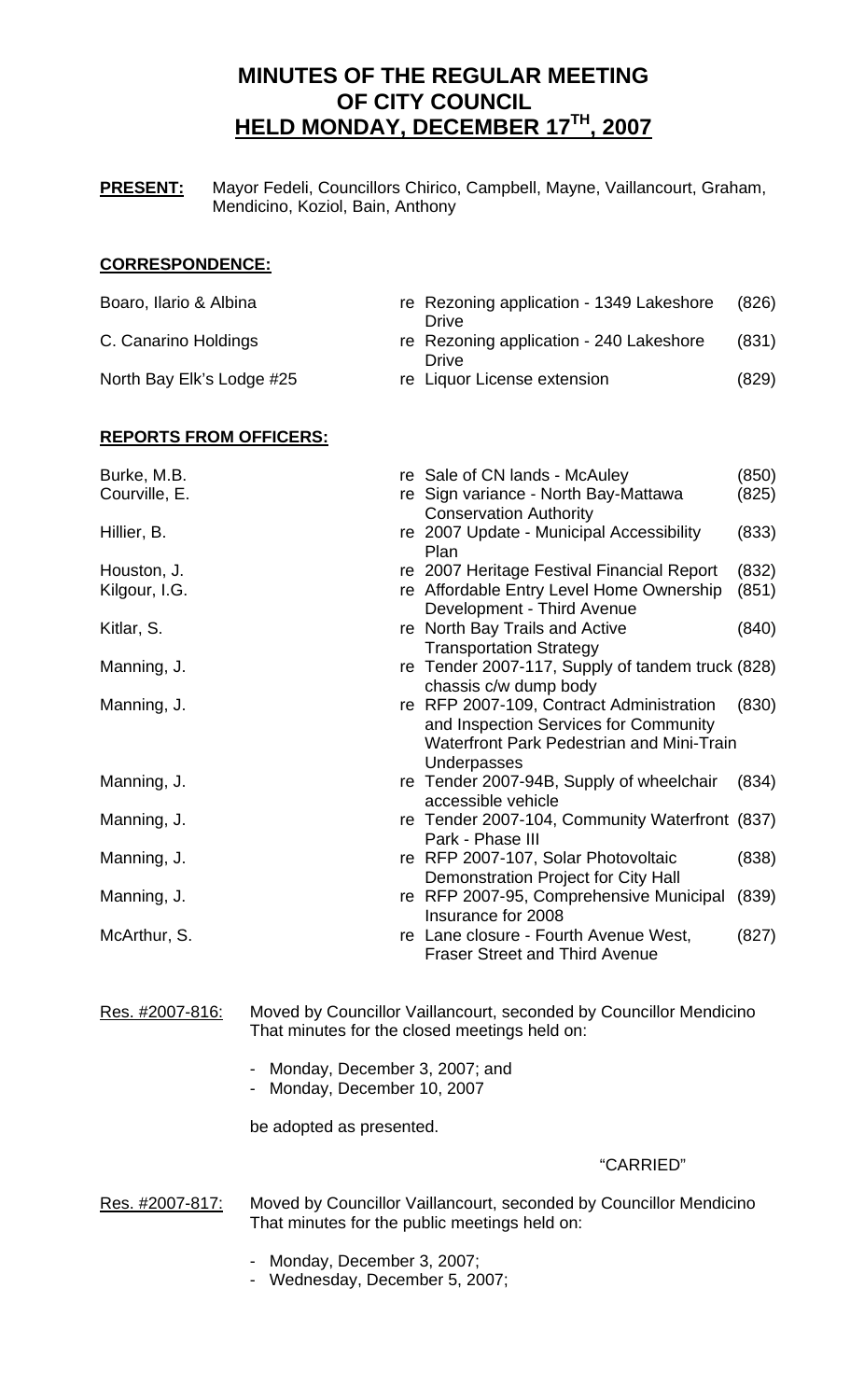- Monday, December 10, 2007; and
- Wednesday, December 12, 2007

be adopted as presented.

# "CARRIED"

Res. #2007-818: Moved by Councillor Chirico, seconded by Councillor Campbell That General Government Committee Report No. 2007-14 relating to:

> - 2008 Capital Budget & 2008 to 2012 Five-Year Capital Forecast and Long-Term Capital Funding Policies

be adopted as presented.

"CARRIED"

Record of Vote *(Upon Request of Councillor Chirico)*

Yeas: Councillors Chirico, Campbell, Vaillancourt, Koziol, Bain, Anthony, Graham, Mendicino, Mayne, Mayor Fedeli

# **GENERAL GOVERNMENT COMMITTEE REPORT NO. 2007-14**

December 17, 2007

TO THE COUNCIL OF THE CORPORATION OF THE CITY OF NORTH BAY

Your Worship and Councillors:

The General Government Committee presents Report No. 2007-14 and recommends:

- 1. That a) the 2008 Capital Budget for Capital Projects to be funded from Debentures, Capital Levy, Federal and Provincial Government Grant Programs, Reserves and other contributions in the amount of \$20,645,000.00, as set out in Report to Council CORP 2007-191 be adopted;
	- b) the Chief Financial Officer include a Capital Budget Approval Status Report with each report requesting approval of a Capital Project to ensure that the approvals do not exceed the Capital Funding Policy Expenditure Limit of \$12,469,000.00; and
	- c) the Five-Year Capital Forecast (2008-2012) for Capital Projects to be funded from Debentures, Capital Levy, Federal and Provincial Government Grant Program, Reserves and other contributions in the amount of \$105,955,000.00 as set out in Report to Council CORP 2007- 191 be adopted.
- 2. That a) the 2008 Capital Budget for Capital Projects to be funded from Water and Sanitary Sewer Rates, Federal and Provincial Government Grant Programs, Reserves and other contributions in the amount of \$10,245,000.00, as set out in Report to Council CORP 2007-191 be adopted;
	- b) the Chief Financial Officer include a Capital Budget Approval Status Report with each report requesting approval of a Capital Project to ensure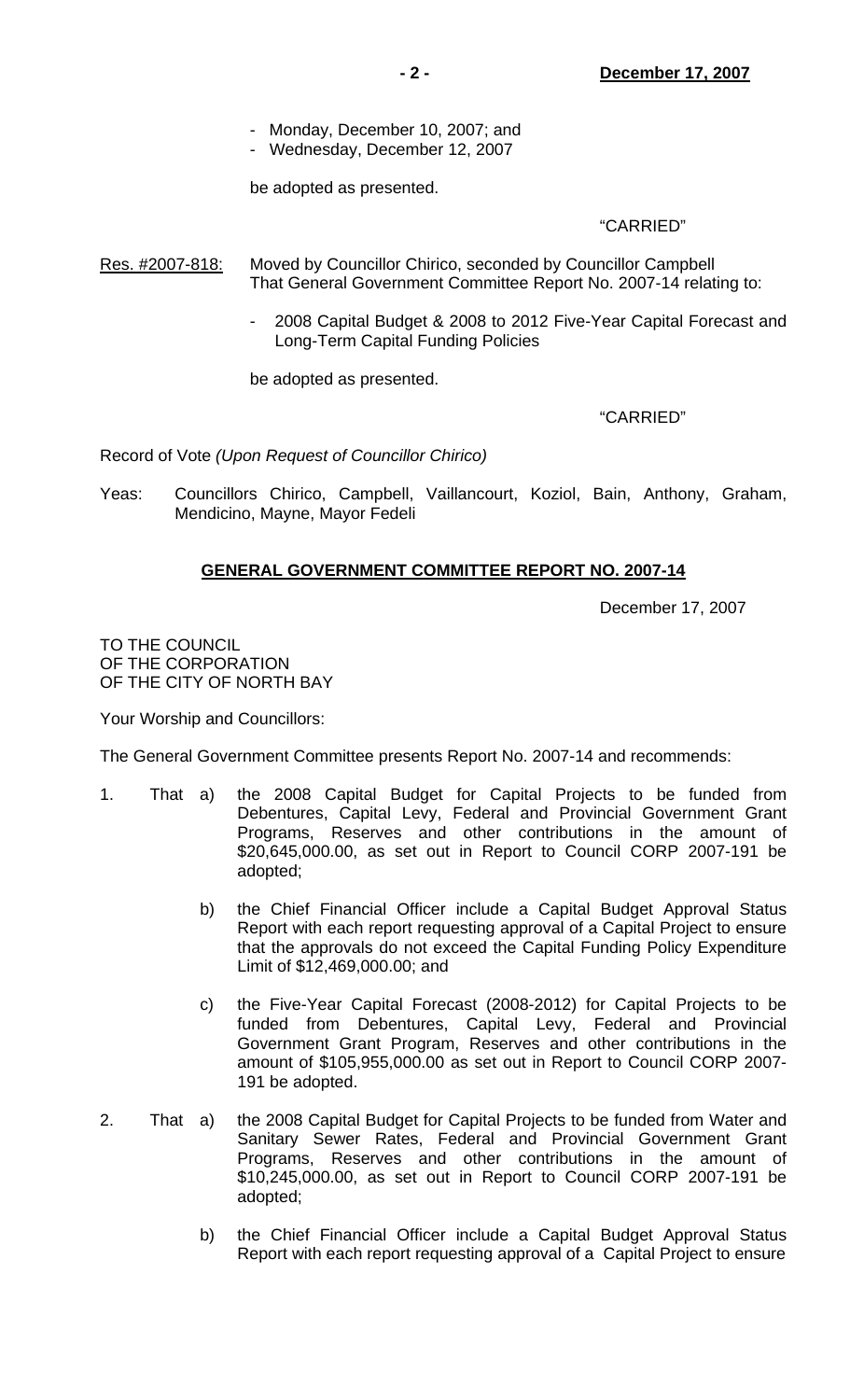that the approvals do not exceed the Capital Funding Policy Expenditure Limit of \$6,401,000.00;

- c) the Five-Year Capital Forecast (2008-2012) for Capital Projects to be funded from Water and Sanitary Sewer Rates, Federal and Provincial Government Grant Program, Reserves and other contributions in the amount of \$51,485,000.00 as set out in Report to Council CORP 2007- 191 be adopted; and
- d) any debenture debt required to fund Water and Sanitary Sewer Projects be presented to City Council for approval before undertaking the project.

All of which is respectfully submitted.

ASSENTS DISSENTS **CHIRICO**  CAMPBELL MAYNE VAILLANCOURT FEDELI

Res. #2007-819: Moved by Councillor Chirico, seconded by Councillor Campbell That General Government Committee Report No. 2007-15 relating to:

- 2008 Water and Sanitary Sewer Rates

be adopted as presented.

"CARRIED"

Record of Vote *(Upon Request of Councillor Chirico)*

Yeas: Councillors Chirico, Graham, Mendicino, Mayne, Bain, Koziol, Anthony, Campbell, Vaillancourt, Mayor Fedeli

# **GENERAL GOVERNMENT COMMITTEE REPORT NO. 2007-15**

December 17, 2007

TO THE COUNCIL OF THE CORPORATION OF THE CITY OF NORTH BAY

Your Worship and Councillors:

The General Government Committee presents Report No. 2007-15 and recommends:

1. That By-Law No. 2007-224, being a by-law to establish rates or charges for the supply of water and sanitary sewer by the City of North Bay for domestic, commercial and manufacturing use, and including other relating matters, be presented for three (3) readings on December 17<sup>th</sup>, 2007.

All of which is respectfully submitted.

ASSENTS DISSENTS **CHIRICO**  CAMPBELL MAYNE VAILLANCOURT FEDELI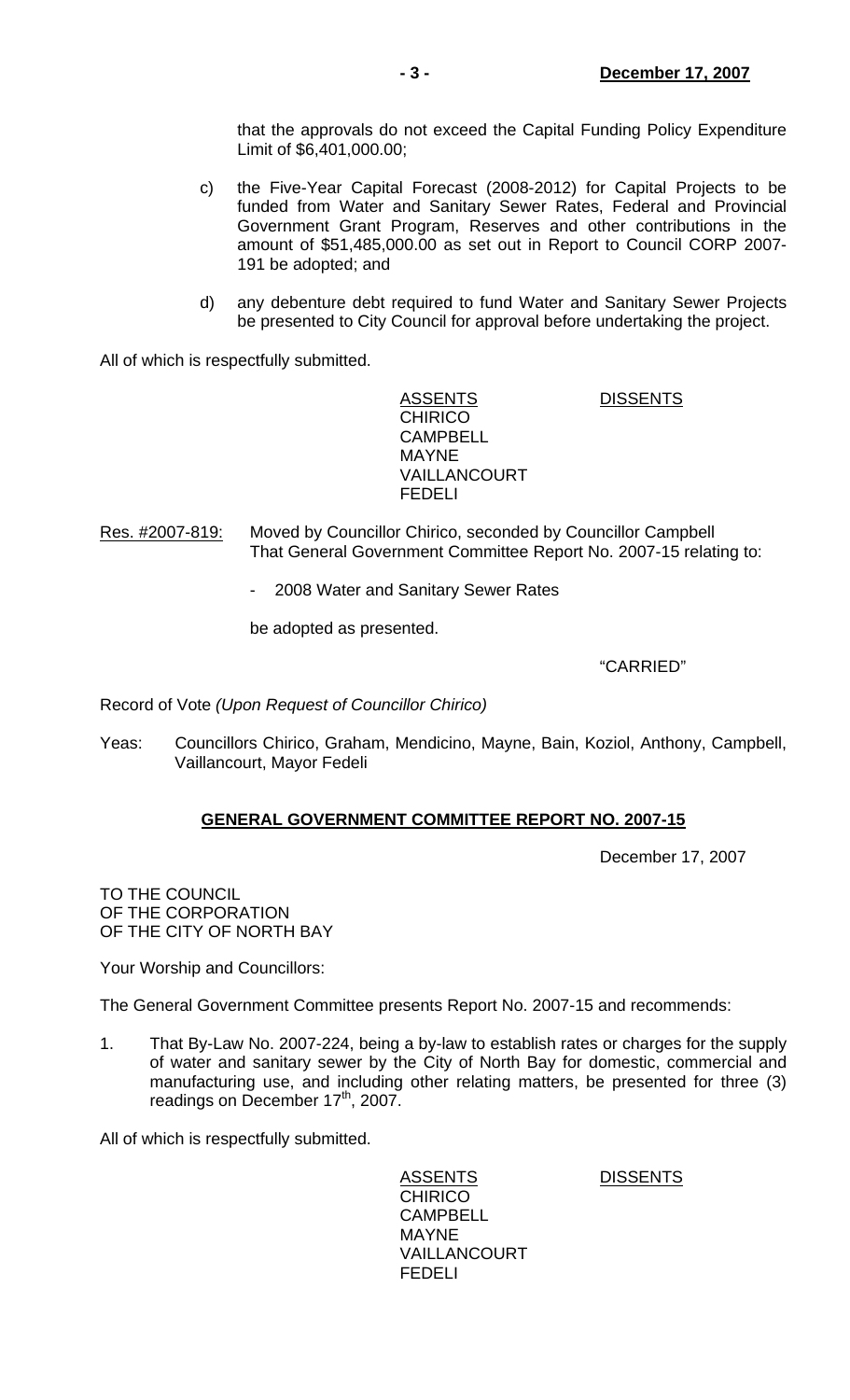Res. #2007-820: Moved by Councillor Chirico, seconded by Councillor Campbell That General Government Committee Report No. 2007-16 relating to:

- Procedural By-Law

be adopted as presented.

"CARRIED"

# **GENERAL GOVERNMENT COMMITTEE REPORT NO. 2007-16**

December 17, 2007

TO THE COUNCIL OF THE CORPORATION OF THE CITY OF NORTH BAY

Your Worship and Councillors:

The General Government Committee presents Report No. 2007-16 and recommends:

1. That By-Law No. 2007-218, being the Procedural By-Law, be presented for three (3) readings on December 17<sup>th</sup>, 2007.

All of which is respectfully submitted.

ASSENTS DISSENTS **CHIRICO**  CAMPBELL MAYNE VAILLANCOURT FEDELI

Res. #2007-821: Moved by Councillor Anthony, seconded by Councillor Bain That Community Services Committee Report No. 2007-25 relating to:

- Official Plan Amendment No. 111

be adopted as presented.

"CARRIED"

# **COMMUNITY SERVICES COMMITTEE REPORT NO. 2007-25**

December 17, 2007

TO THE COUNCIL OF THE CORPORATION OF THE CITY OF NORTH BAY

Your Worship and Councillors:

The Community Services Committee presents Report No. 2007-25 and recommends:

1. That a) the proposed Official Plan Amendment by the City of North Bay to adopt the following new policies related to a Brownfield Community Improvement Plan: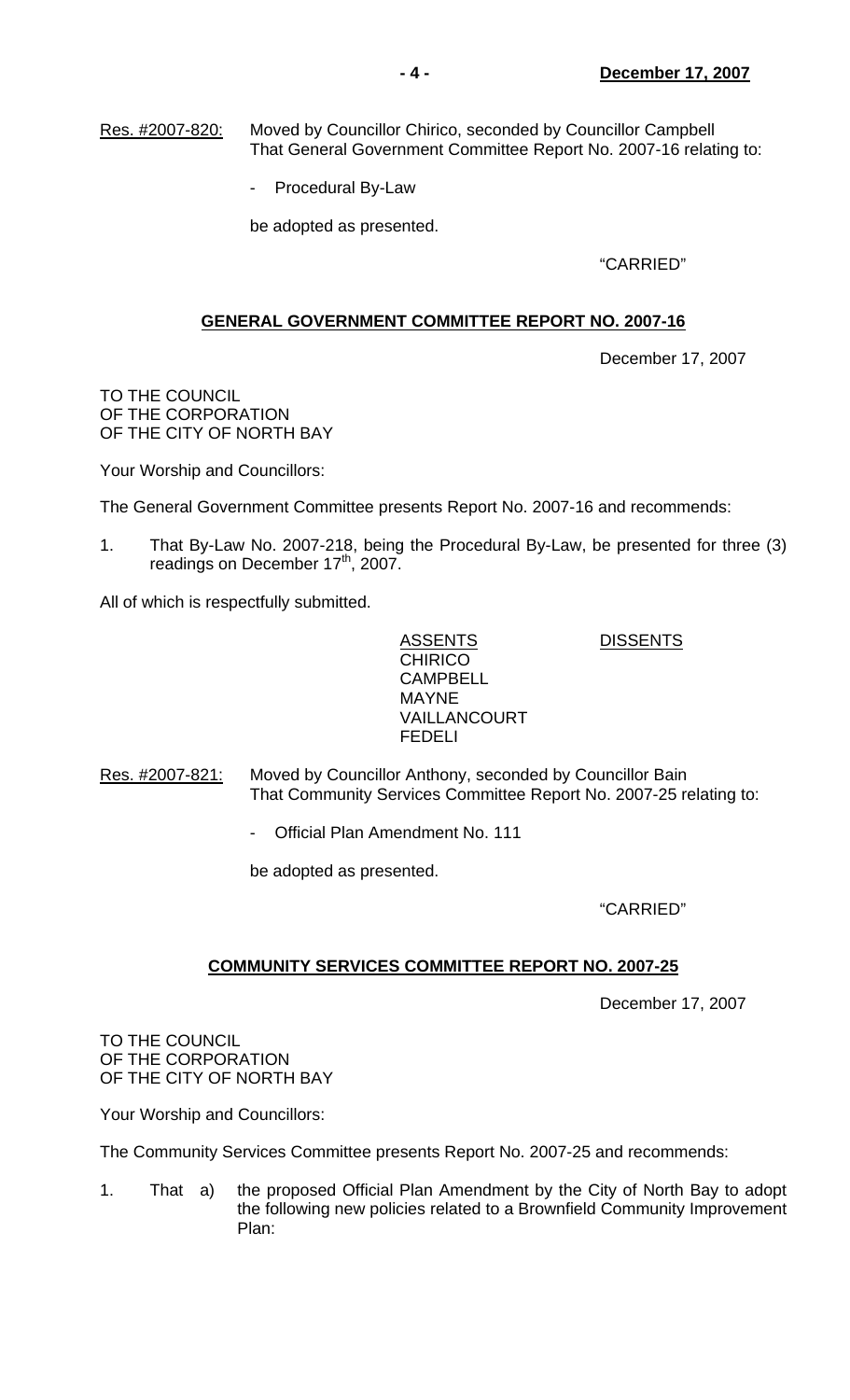i) Section 2.3.1 (xiv)

 to facilitate private sector investment towards the development and redevelopment of Brownfield sites within the Central Area, Council may adopt a Brownfield Community Improvement Plan to encourage new residential and commercial projects.

ii) Section 2.3.7

 Lands adjacent to the Central Area are permitted to benefit from a Brownfield Community Improvement Plan. The Brownfield Community Improvement Plan should demonstrate how the Central Area will benefit through the development and redevelopment of the adjacent lands.

be approved;

- b) City Council amend By-Law No. 2001-22 by replacing Schedule "A" with the new Schedule "A" attached to Report CSBU 2007-108, to reflect a new Community Improvement Project Area;
- c) the by-law be given three (3) readings at the next Regular Meeting of **Council**

All of which is respectfully submitted.

 ASSENTS DISSENTS ANTHONY BAIN FEDELI

Res. #2007-822: Moved by Councillor Anthony, seconded by Councillor Bain That Community Services Committee Report No. 2007-26 relating to:

the Brownfield Community Improvement Plan

be adopted as presented.

"CARRIED"

#### **COMMUNITY SERVICES COMMITTEE REPORT NO. 2007-26**

December 17, 2007

TO THE COUNCIL OF THE CORPORATION OF THE CITY OF NORTH BAY

Your Worship and Councillors:

The Community Services Committee presents Report No. 2007-26 and recommends:

- 1. That a) Council adopt the City of North Bay Brownfield Community Improvement Plan (BCIP) dated December 2007, attached to Report CSBU 2007-117;
	- b) Council authorize staff to commence a Request for Proposal process for the sale of City lands referred to as the former Kenroc Property (Sites 1 & 2 on Schedule "A" attached to Report CSBU 2007-117) upon approval and implementation of the BCIP Program;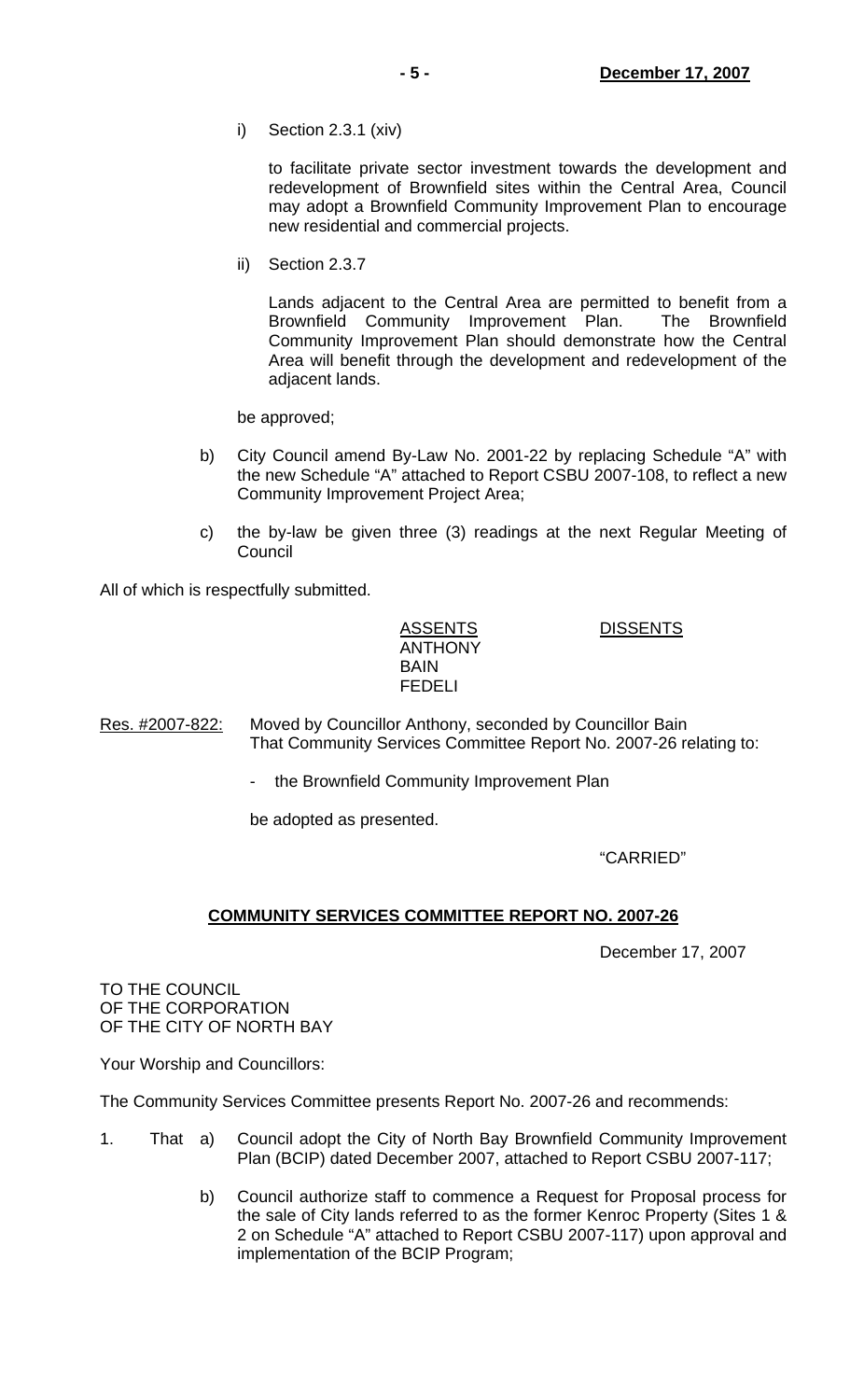c) Council delegate decision-making authority on Financial Incentive Applications to a BCIP Working Group, to be made up of a representative from each of the following departments:

 Engineering, Environmental Services and Works; Financial Services; Planning; Building; Legal; Economic Development; and associated Senior Management;

- d) Council adopt the application form and guidelines for the Financial Incentive Programs within the BCIP;
- e) Council, budget \$100,000 in each of the 2008, 2009 and 2010 Operating Budgets for the implementation of the BCIP, for a total of \$300,000.00;
- f) a report be prepared as requested and presented to Council to track the net financial benefits created through increased assessment as a result of Brownfield sites being developed;
- g) the City Solicitor review all agreements related to the implementation and administration of the BCIP prior to entering into any BCIP Agreement and that council be apprised on a project by project basis;
- h) Council direct staff to commence a Rezoning Application on City owned lands on Memorial Drive (former Kenroc Site) from a "Light Industrial Two (M2)" zone to an "Outer Core Commercial (C2)" zone; and
- i) Council direct staff to make an application to the Provincial Rural Economic Development Program to offset program costs.

All of which is respectfully submitted.

 ASSENTS DISSENTS ANTHONY BAIN FEDELI

- Res. #2007-823: Moved by Councillor Anthony, seconded by Councillor Bain That Community Services committee Report No. 2007-27 relating to:
	- Transit Service Agreements with Nipissing University and Canadore College

be adopted as presented.

"CARRIED"

# **COMMUNITY SERVICES COMMITTEE REPORT NO. 2007-27**

December 17, 2007

TO THE COUNCIL OF THE CORPORATION OF THE CITY OF NORTH BAY

Your Worship and Councillors: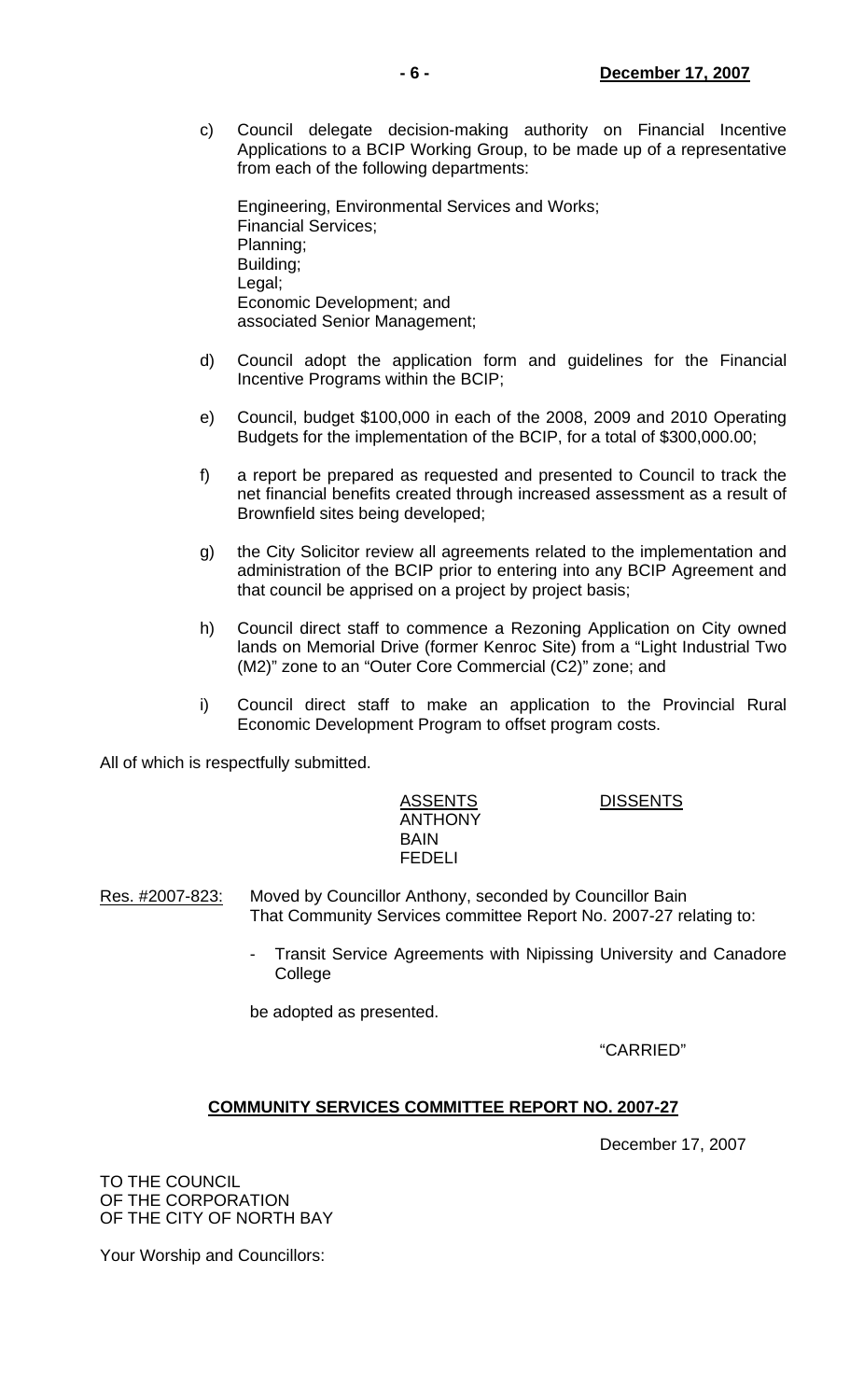The Community Services Committee presents Report No. 2007-26 and recommends:

1. That Council endorses the proposed rates and the renewal of the Transit Services Agreements with Nipissing University and Canadore College for the period September 2008 to April 2011 as set out in Report CSBU 2007-116.

All of which is respectfully submitted.

 ASSENTS DISSENTS ANTHONY **BAIN** FEDELI

Res. #2007-824: Moved by Councillor Chirico, seconded by Councillor Campbell That Striking Committee Report No. 2007-06 relating to:

- the Municipal Accessibility Advisory Committee

be adopted as presented.

"CARRIED"

#### **STRIKING COMMITTEE REPORT NO. 2007-06**

December 17, 2007

TO THE COUNCIL OF THE CORPORATION OF THE CITY OF NORTH BAY

Your Worship and Councillors:

The Striking Committee presents Report No. 2007-06 and recommends as follows:

1. That Nicole Glanz and Brian Trivett be appointed to the Municipal Accessibility Advisory Committee for a term to expire November 30, 2010.

All of which is respectfully submitted.

Res. #2007-825: Moved by Councillor Anthony, seconded by Councillor Bain That Council approve the request from Price Media Inc., Agent on behalf of the North Bay-Mattawa Conservation Authority (leased lands) requesting a variance from Sign By-Law 2006-143 to reduce the required 3m property line setback requirement to 1m.

#### "CARRIED"

Res. #2007-826: Moved by Councillor Anthony, seconded by Councillor Bain That the rezoning application by Ilario & Albina Boaro - 1349 Lakeshore Drive be received and referred to the Community Services Committee and for a Public Meeting.

"CARRIED"

Mayor Fedeli declared a conflict of interest on the above matter and he has a financial interest in the abutting property.

Res. #2007-827; Moved by Councillor Chirico, seconded by Councillor Campbell That 1) the application by Henri & Isabelle Corbeil to close a laneway abutting Lots 90 to 92, Plan 48, be approved;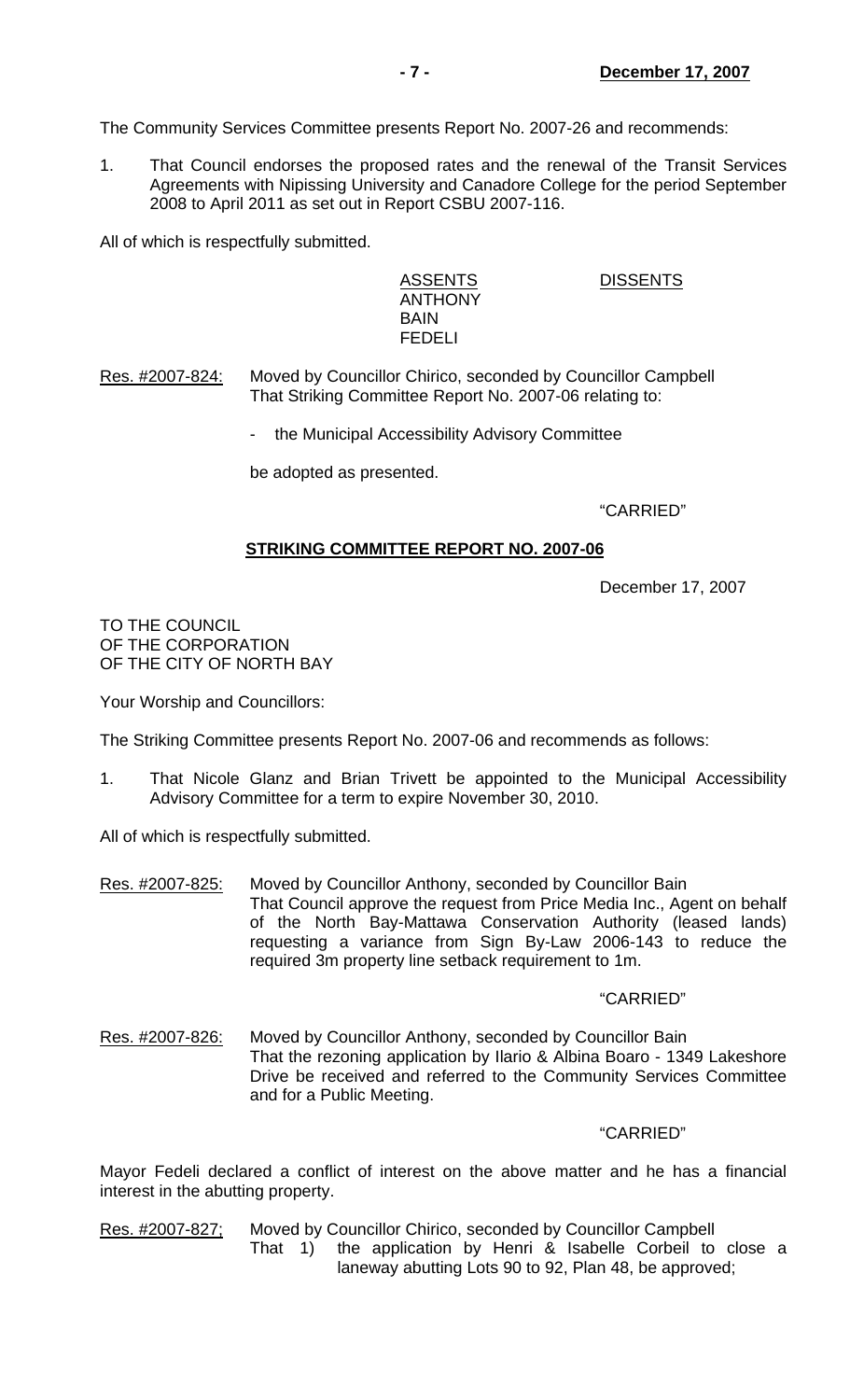- 2) the closure of the laneway be subject to the granting of any required easements; and
- 3) the Chief Administrative Officer be authorized by Council to initiate normal closure procedures for the subject laneway.

#### "CARRIED"

Res. #2007-828: Moved by Councillor Koziol, seconded by Councillor Mendicino That North Bay City Council approve a contract be issued to Canadian Fleet Services in the amount of \$140,328.58 (taxes included), for the supply of one tandem truck c/w dump body.

#### "CARRIED"

Councillor Chirico declared a conflict of interest on the above matter as Canadian Fleet Services is a client.

Res. #2007-829: Moved by Councillor Chirico, seconded by Councillor Campbell That the City of North Bay offers no objection to the temporary extension of the Liquor License for the Fun Outdoor Jug Curling Event at the North Bay Elk's Lodge on Saturday, February 9, 2008 from 11:00 a.m. to 7:00 p.m., provided that the operation continues to comply with all other municipal by-laws.

#### "CARRIED"

Res. #2007-830: Moved by Councillor Koziol, seconded by Councillor Mendicino That North Bay City Council approve a contract be awarded to Northland Engineering Ltd. in the amount of \$314,632.00 (GST extra), for Contract Administration and Inspection Services for the Community Waterfront Park Pedestrian and Mini-Train Underpass.

#### "CARRIED"

Res. #2007-831: Moved by Councillor Anthony, seconded by Councillor Bain That the rezoning application by C. Canarino Holdings - 240 Lakeshore Drive be received.

#### "CARRIED"

Res. #2007-832: Moved by Councillor Anthony, seconded by Councillor Bain That the surplus of \$8,736.00 be held in the Heritage Festival Reserve Account to be used at Council's discretion.

#### "CARRIED"

Res. #2007-833: Moved by Councillor Chirico, seconded by Councillor Campbell That the 2007 Update - Municipal Accessibility Plan attached to Report to Council CSBU 2007-121 be received.

#### "CARRIED"

Res. #2007-834: Moved by Councillor Anthony, seconded by Councillor Bain That North Bay City Council approve the award of a contract to Crestline Coach Ltd. in the amount of \$75,665.00 (taxes extra), for the supply of one (1) wheelchair accessible vehicle.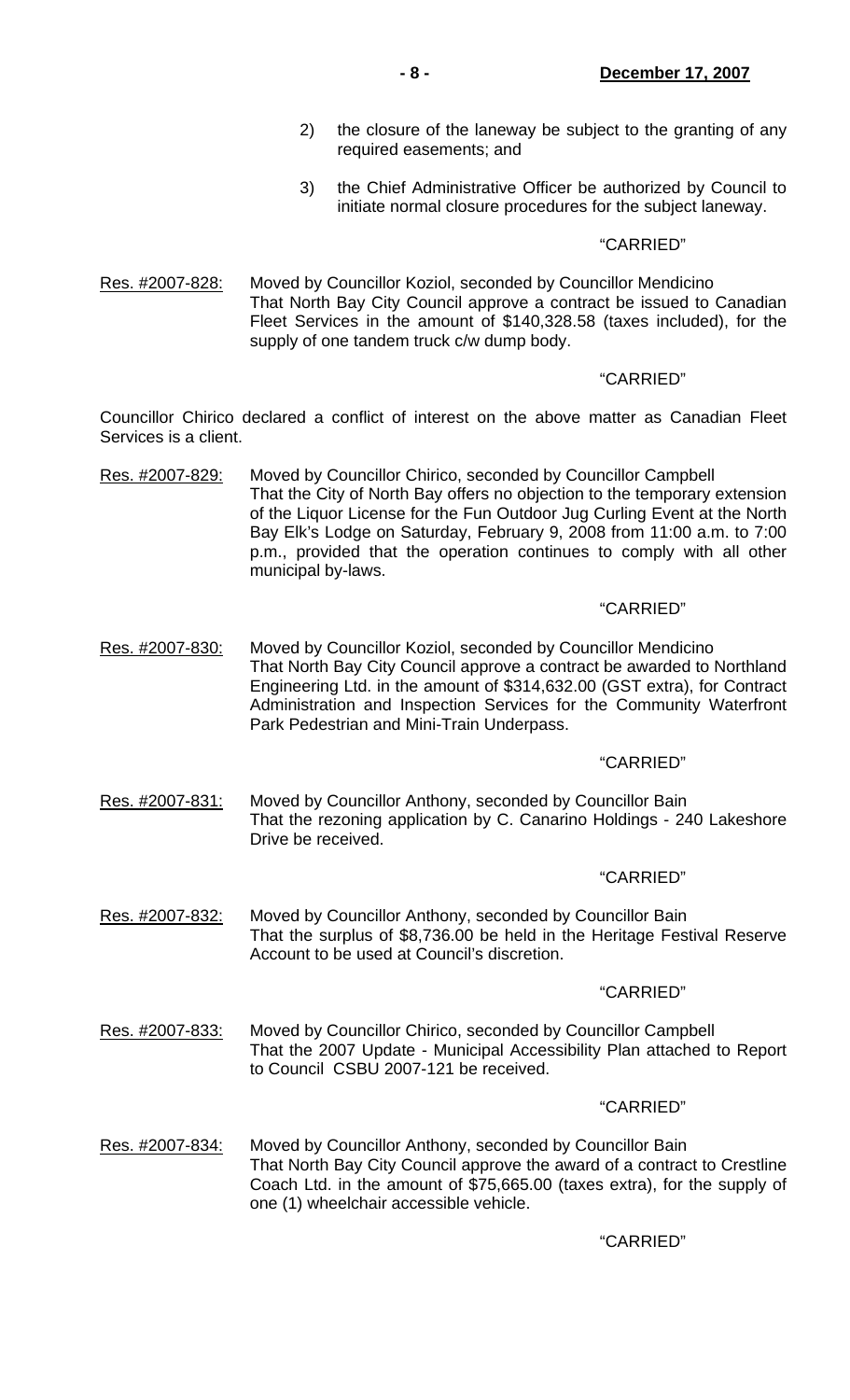#### "CARRIED"

Res. #2007-836: Moved by Councillor Campbell, seconded by Councillor Mayne That accounts for Royal Bank totaling \$1,519.08 for November 2007 be approved.

#### "CARRIED"

Councillor Chirico declared a conflict of interest on the above matter as he is employed by the Royal Bank.

- Res. #2007-837: Moved by Councillor Koziol, seconded by Councillor Mendicino
	- That 1) North Bay City Council approve a contract be awarded to Clearway Construction Inc. in the amount of \$5,075,996.39 (GST extra), for construction of a pedestrian mini-train railway underpass and associated services. The award shall be conditional subject to final approval of easements for crossing the CP Rail land; and
		- 2) the City Clerk present a Capital Expenditure By-Law to authorize the \$6,500,000.00 Waterfront-Downtown Linkage Project.

#### "CARRIED"

Res. #2007-838: Moved by Councillor Koziol, seconded by Councillor Mendicino

- That 1) North Bay City Council approve a contract be issued to Carmanah Technologies Corporation in the amount of \$120,188.00 to provide a Solar Photovoltaic Demonstration Project at North Bay City Hall;
	- 2) City Council authorize the City Hall Solar Photovoltaic Demonstration Project budget of \$131,000.00;
	- 3) project funding of \$50,000.00 grant from North Bay Hydro and \$81,000.00 from the North Bay Hydro Owners Reserve Fund be approved;
	- 4) the Director of Environmental Services, Engineering and Works be authorized to apply to the Ontario Power Authority for a 20 year Renewable Energy Standing Offer Program (RESOP) Contract to sell the power produced by this project to the Ontario Energy Board for 42¢kWh.
	- 5) the North Bay Hydro rebates for LED Streetlights and Sewage Treatment Plant Energy Improvements be placed in the North Bay Hydro Owners Reserve Fund; and
	- 6) an Annual Operating Budget amount of \$2,000.00 be established in the Environmental Services budget to operate the system and that net RESOP Funding be transferred to the North Bay Hydro Owners Reserve Fund.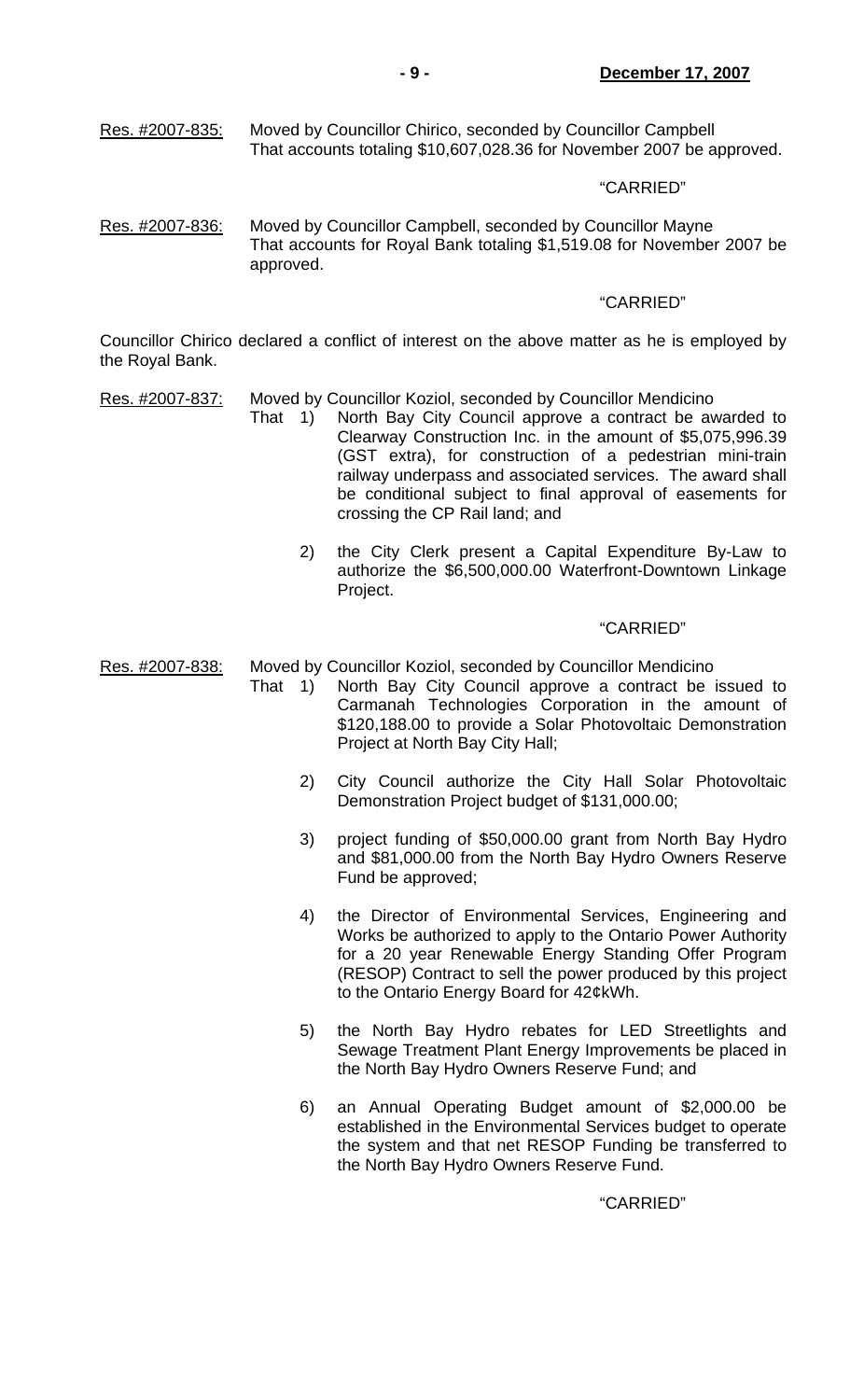Res. #2007-839: Moved by Councilor Chirico, seconded by Councillor Campbell

- That 1) Council acknowledge that the existing OMEX coverage is broader than the low bid submitted by MIS, as set out on the Schedule and MIS letter dated December 10, 2007 attached to Report CORP 2007-198;
	- 2) Council approve a contract for the proposal prepared by MIS Municipal Insurance Services, in partnership with Public Sector Division Jardine Lloyd Thompson Canada Inc., to provide Comprehensive Municipal Insurance coverage with the premium for the first year of coverage to be \$743,945.00 (taxes extra). The term of the retainer shall be three (3) years, subject to acceptable renewal rates, with the option of two (2) additional years if mutually agreeable to both parties; and
	- 3) \$100,000.00 be added to the Insurance Deductible/Risk Management Operating Budget.

#### "CARRIED"

Res. #2007-840: Moved by Councillor Anthony, seconded by Councillor Bain That the North Bay Trails and Active Transportation Strategy report be received by Council and be referred to the Community Services Committee for review and discussion.

#### "CARRIED"

#### Res. #2007-841: Moved by Councillor Chirico, seconded by Councillor Campbell That the following by-laws be read a first and second time:

By-Law No. 2007-218 being the Procedural By-Law.

 By-Law No. 2007-224 to establish rates or charges for the supply of water and sanitary sewer for domestic, commercial and manufacturing use, and including other related matters (and to repeal By-Law No. 2007-37).

 By-Law No. 2007-235 to execute a Lease Agreement with the YMCA of North Bay and District relating to the Centennial Pool.

 By-Law No. 2007-239 to assume and establish a public highway (Fisher Street road widenings).

 By-Law No. 2007-243 to adopt the Accountability and Transparency Policy.

#### "CARRIED"

Res. #2007-842: Moved by Councillor Chirico, seconded by Councillor Campbell That the following by-laws be read a third time and passed:

By-Law No. 2007-218 being the Procedural By-Law.

 By-Law No. 2007-224 to establish rates or charges for the supply of water and sanitary sewer for domestic, commercial and manufacturing use, and including other related matters (and to repeal By-Law No. 2007-37).

 By-Law No. 2007-235 to execute a Lease Agreement with the YMCA of North Bay and District relating to the Centennial Pool.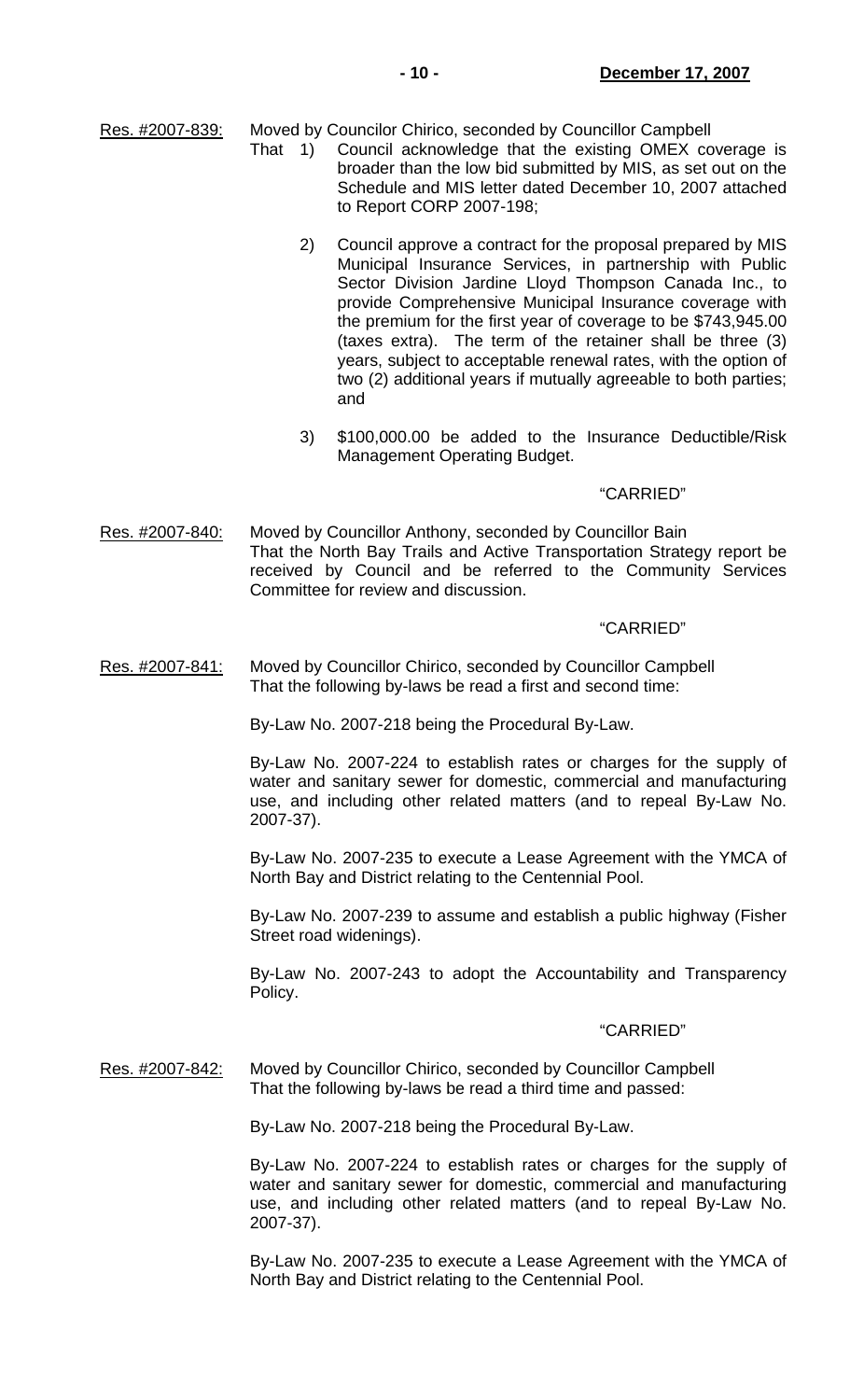By-Law No. 2007-239 to assume and establish a public highway (Fisher Street road widenings).

 By-Law No. 2007-243 to adopt the Accountability and Transparency Policy.

#### "CARRIED"

Res. #2007-843: Moved by Councillor Anthony, seconded by Councillor Bain That the following by-laws be read a first and second time:

> By-Law No. 2007-234 to adopt Official Plan Amendment No. 111 (Central Area Policies).

> By-Law No. 2007-236 to amend By-Law No. 2001-22 being The Community Improvement Project Area By-Law.

> By-Law No. 2007-237 to adopt a Community Improvement Plan for the Brownfield Community Improvement Project Area.

> By-Law No. 2007-240 to execute a Site Plan Control Agreement with The TDL Group Corp. relating to the Tim Horton's at 1160 Cassells Street.

#### "CARRIED"

Res. #2007-844: Moved by Councillor Anthony, seconded by Councillor Bain That the following by-laws be read a third time and passed:

> By-Law No. 2007-234 to adopt Official Plan Amendment No. 111 (Central Area Policies).

> By-Law No. 2007-236 to amend By-Law No. 2001-22 being The Community Improvement Project Area By-Law.

> By-Law No. 2007-237 to adopt a Community Improvement Plan for the Brownfield Community Improvement Project Area.

> By-Law No. 2007-240 to execute a Site Plan Control Agreement with The TDL Group Corp. relating to the Tim Horton's at 1160 Cassells Street.

#### "CARRIED"

Res. #2007-845: Moved by Councillor Koziol, seconded by Councillor Mendicino That the following by-law be read a first and second time:

> By-Law No. 2007-238 to execute an Agreement with Pioneer Construction Inc. relating to the supply of emulsified asphalt patching material.

#### "CARRIED"

Res. #2007-846: Moved by Councillor Koziol, seconded by Councillor Mendicino That the following by-law be read a third time and passed:

> By-Law No. 2007-238 to execute an Agreement with Pioneer Construction Inc. relating to the supply of emulsified asphalt patching material.